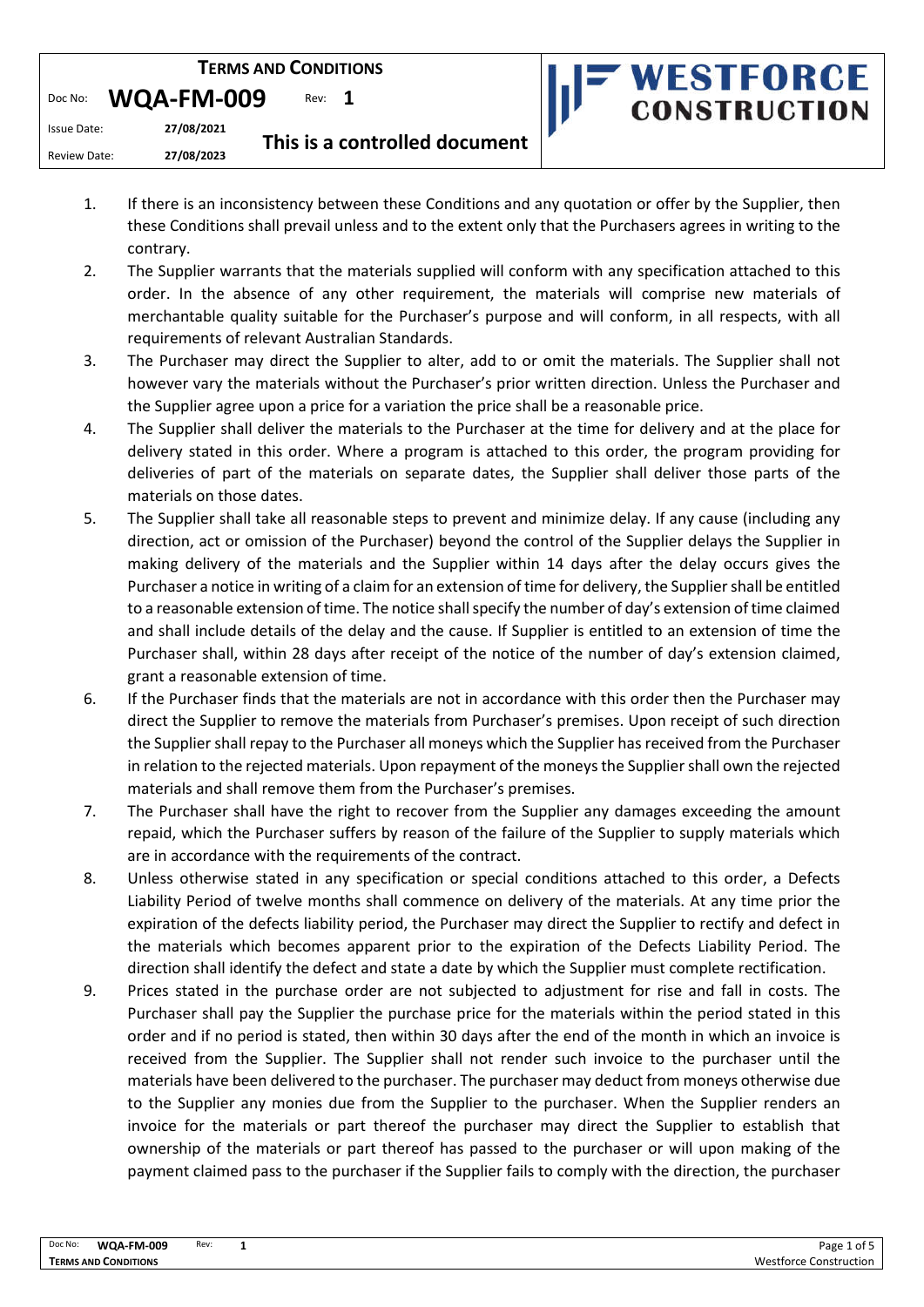shall not be bound to make payment. If the purchaser requires that the materials be tested then those tests shall take place and the materials pass the test, before the purchaser is obliged to make payment to the Supplier.

- 10. Without prejudice to any other rights the Purchaser may have the Supplier terminate this order immediately by notice in writing if:
	- (a) The Supplier is in breach of any provision of this order and such breach is not remedied within 7 days of written notice by the Purchaser
	- (b) Materials are lost, stolen, sold, disposed of, repossessed, destroyed or damaged beyond reasonable repair prior to the passing of title to the purchase.

The Purchaser may terminate the order immediately from notice in writing to the Supplier if the Supplier becomes or threatens to become or is in jeopardy of becoming subject to any form of insolvency administration.

- 11. The Purchaser shall not be liable upon any claim by the Supplier in respect of any matter arising out of this order unless the claim together with full particulars thereof, is lodged in writing with the purchaser not later than seven days after the occurrence of the events or circumstances on which the claim is based.
- 12. Where applicable, the Supplier is required to act consistently with the 2016 Code in respect of the building work that is the subject of the agreement.
- 13. In the event of a payment dispute arising between the parties, the Construction Contracts Act 2004 (WA) will apply which allows for adjudication of the dispute. The parties agree that the Institute of Arbitrators (IAMA) shall be the nominator of the adjudicator.
- 14. The Purchaser has a Modern Slavery Policy that states that the Purchaser does not accept any form of modern slavery and is committed to ensuring that all workers in its operations and supply chain are treated fairly, ethically and with respect. The Purchaser expects its suppliers to do the same and uphold the human rights of all people involved in their operations and supply chains. The Purchaser reserves the right to terminate any contractual arrangement if there is a breach of the Policy or the Australian Modern Slavery Act 2018 (Cth).
- 15. The Supplier of materials to the Purchaser must comply, and ensure that its suppliers comply with all laws relating to the Chain of Responsibility (CoR), to the extent applicable and co-operate with the Purchaser for compliance.

# **INSURANCE**

## Please note the following

*Insurance Requirements in Clause 16 and Clause 17 apply to Non-Attendance to WFC controlled Premises/Construction Sites.*

- 16. Prior to commencing the Services, the Supplier shall provide to the Purchaser certificates of currency or copy of the policy schedules & wordings when requested by the Purchaser for such other insurances that the Supplier requires by law or in order to conduct their work under this Contract.
- 17. The Supplier must ensure that its Subcontractors are insured as required and appropriate (including as to amounts of insurance and type of insurance) given the nature of Services or work to be performed by them, as if they were the Supplier.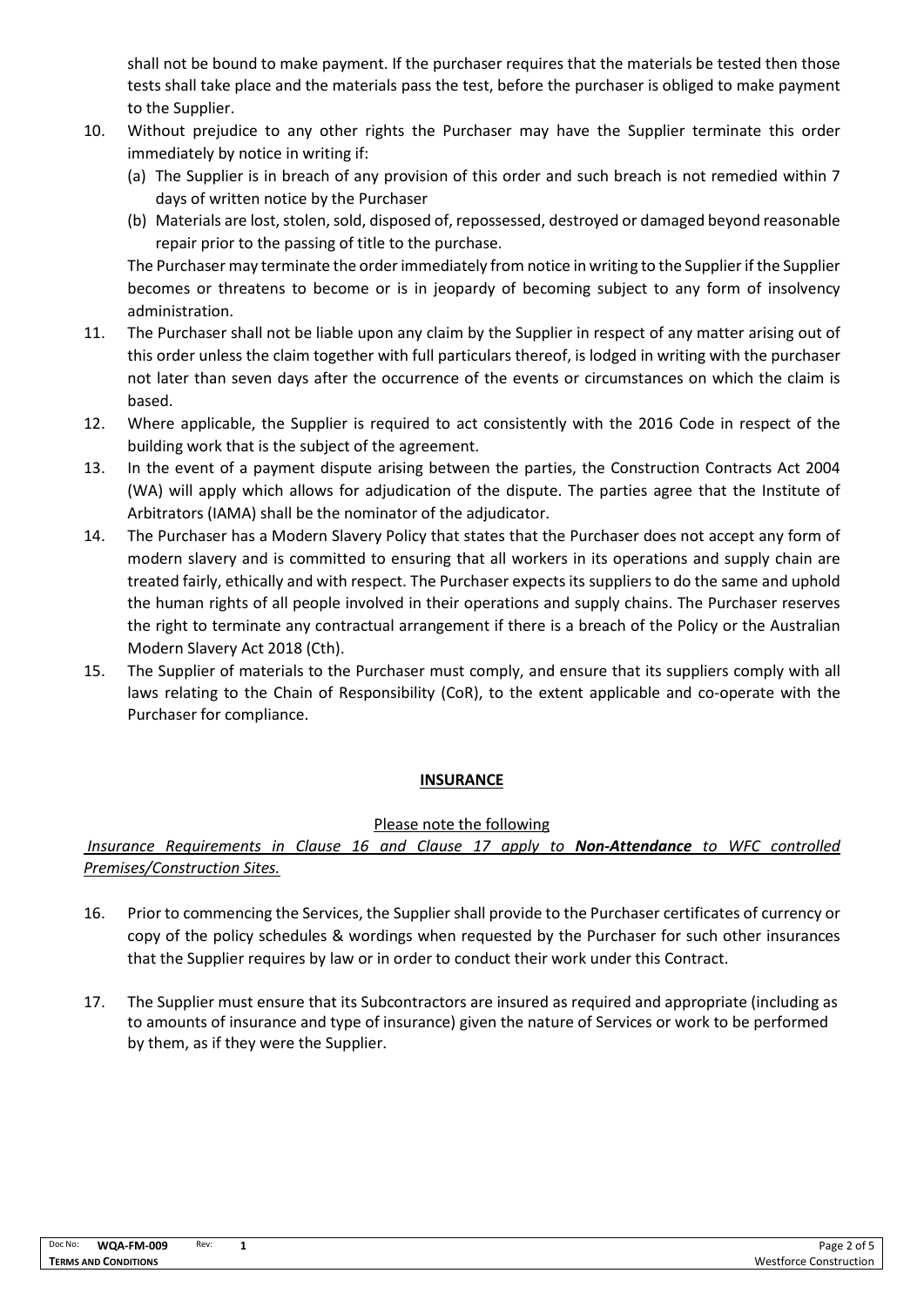## Please note the following

# *All Insurance Requirements below are required for Attendance to West Force Construction controlled Premises/Construction Sites.*

- **18.** Prior to commencing the Services, the Supplier shall provide to the Purchaser certificates of currency or copy of the policy schedules & wordings when requested by the Purchaser for:
	- (a) public and product liability insurance written on an occurrence basis with a limit of indemnity of not less than \$50,000,000 each and every occurrence and, in the case of product liability, no less than \$50,000,000 in the aggregate during any one 12 month period of insurance which covers the liability of the Supplier and any of the Supplier's Personnel (including to the Purchaser) in respect of:
		- (i) physical loss of, damage to, or loss of use of, any real or personal property; and
		- (ii) the bodily injury of, disease or illness (including mental illness) to, or death of, any person,

arising out of the performance of or in connection with this Contract by the Supplier. This insurance must also extend to cover liability for:

- (iii) the use of unregistered motor vehicles or unregistered mobile plant and equipment used in connection with this Contract;
- (iv) registered vehicles used as a tool of trade in the performance of the Services; and
- (v) any plant and equipment of the Puchaser in the care, custody or control of the Supplier;
- (vi) professional advice or services provided under this Contract which is not given for a specific fee by the Supplier;
- (vii) all the activities of Supplier or Supplier's Personnel as per the Scope of Work under this Contract;
- (viii) sudden and accidental pollution, including any clean up or remediation cost or expenses;
- (b) motor vehicle insurance, covering all mechanically propelled vehicles that are registered, or capable of being registered, for road use and are at any time used in connection with this Contract, including:
	- (i) insurance that is compulsory under applicable Laws governing the use of motor vehicles and liability for personal injury or death; and
	- (ii) liability insurance for third party property damage or bodily injury with a sum insured of not less than \$30,000,000 per occurrence;
	- (iii) bodily injury gap coverage;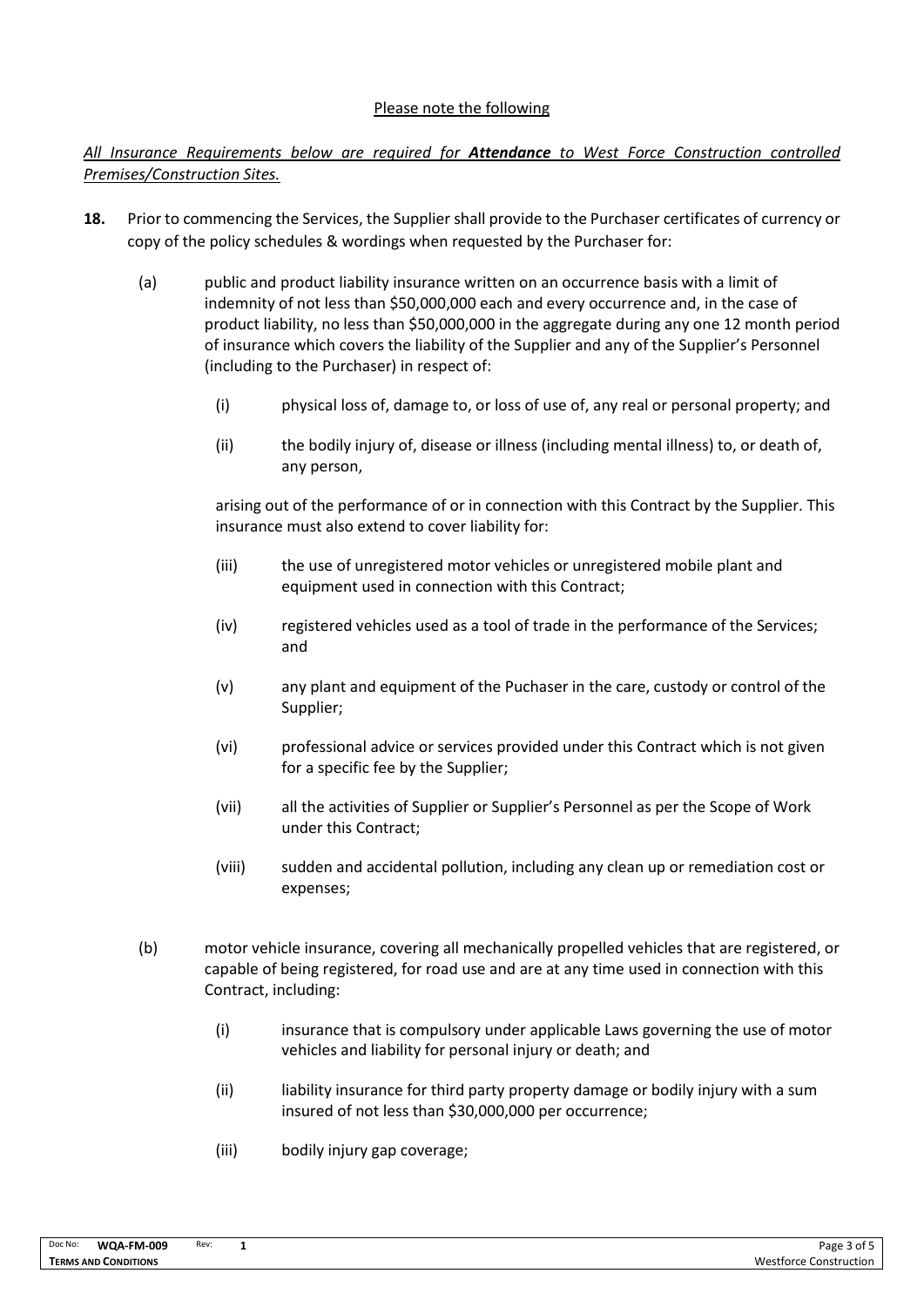- (c) workers compensation insurances covering Liability, including any applicable worker's compensation legislation, to the Supplier's Personnel engaged in doing anything for the purpose of the performance of the Services or executing the Supplier's rights or obligations under the Agreement, and extends to name the Purchaser and Purchaser's Personnel as a Principal via a principal extension where the policy indemnifies the Purchaser or Purchaser's Personnel for benefits under the Workers Compensation and Injury Management Act 1981 (WA) or equivalent legislation and at common law for cover for not less than \$50,000,000. Also the insurer agrees to wavier any rights of subrogation against the Purchaser or the Purchaser's Personnel. Policy to have common law Industrial Diseases extensions;
- (d) mobile plant and equipment insurance covering all insurable risks for the Supplier's Equipment, and the like and all other property of the Supplier for which the Supplier is responsible for an amount not less than its full replacement value or reinstatement value. Policy must provide a waiver of subrogation in favour of the Purchaser.
- (e) all risks insurance for each item of equipment or tools or product been supplied to Purchaser covering for an amount not less than its replacement value. Such insurance policy must note the interest of Purchaser as an interested party. Policy must provide a waiver of subrogation in favour of the Purchaser.
- (f) If you are providing professional services, professional indemnity insurance of not less than the \$10,000,000 for each claim and in the aggregate for all claims arising in any one 12 month period of insurance, covering the liability of the Supplier for any professional services provided by the Supplier and the Supplier's Personnel under this Contract for a specific fee;
- (g) such other insurances that the Supplier requires by law or in order to conduct their work under this Contract.

## **19. Supplier's obligations in relation to insurance**

- (a) ensure that the insurance referred to in clause  $18(a)$ ,  $18(b)$ ,  $18(d)$ ,  $18(e)$  and  $18(g)$ :
	- *i.* includes the Purchaser and Purchaser's Personnel as additional insured in respect to this Contract;
	- ii. contains a cross liability clause as if there was a separate policy of insurance covering all parties included as additional insured (subject always to the overall sum insured not being increased thereby);
- *iii.* contain a waiver of subrogation from the insurer in favour of the Purchaser and Purchaser's Personnel;
- *iv.* provides that failure by any insured to observe and fulfil the terms of the policy does not prejudice the insurance of any other insured; and
- *v.* contains provisions to the effect that: a.notice to the insurer by one insured party is deemed to be notice by all insured parties;
	- b.disclosure to the insurer by one insured party is deemed to be disclosure by all of the insured parties; and